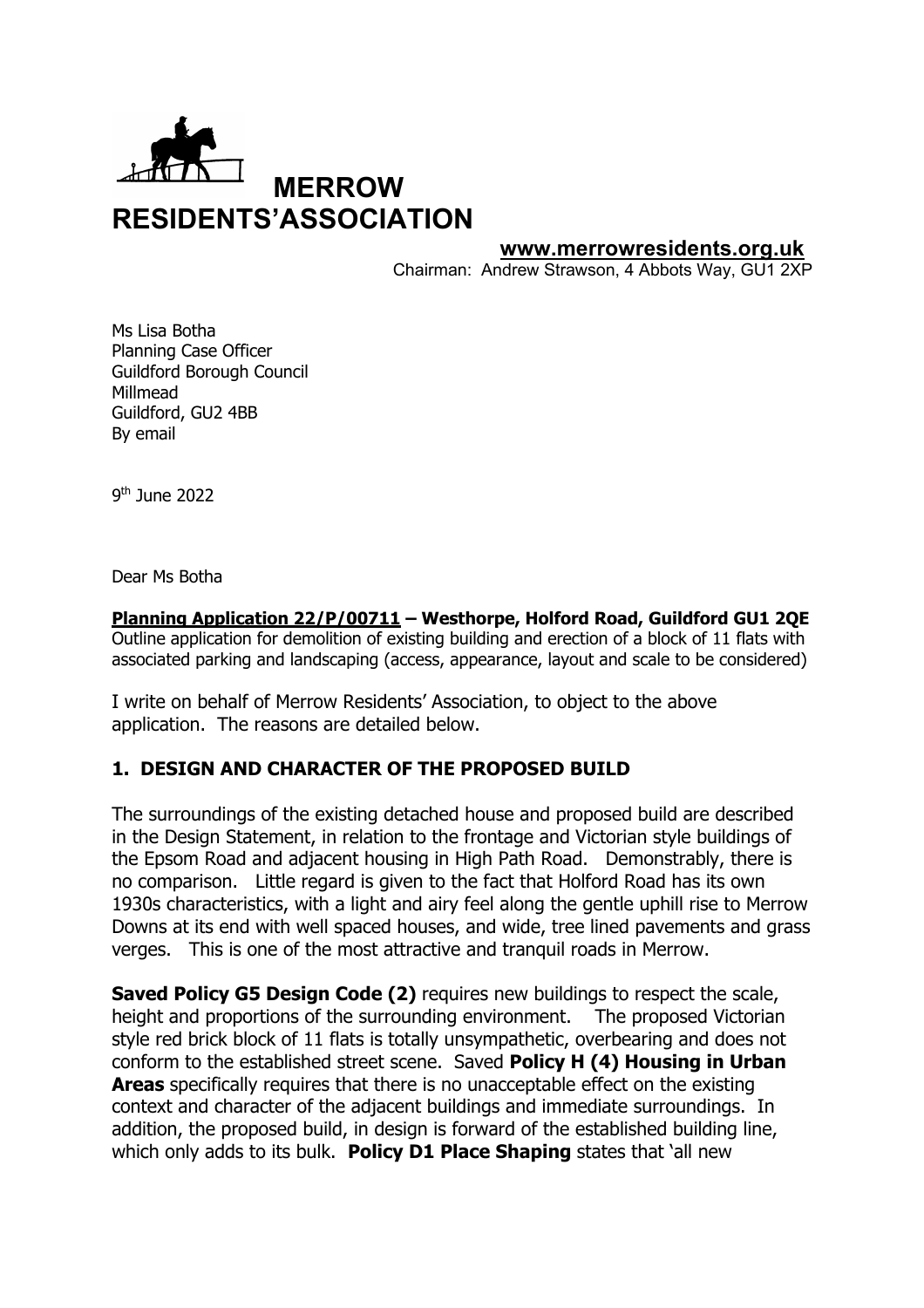development will be designed to reflect the distinct local character of the area'. The Design Statement suggests it conforms to this policy, which it clearly does not.

## **2**. **PARKING AND ACCESS**

The underground parking would have 13 vehicle spaces, which is 2 fewer spaces than GBC Parking Provision standards require. This is a critical concern, as there are no visitor parking spaces and despite the applicant's claim that 13 spaces are sufficient, there would be an overspill into Holford Road. The SCC Highways' letter has stated that additional parking should be provided within the site to comply. The restricted manoeuvring space in the car park would deter residents from using it resulting in a further increase of parking at the roadside. SCC Highways consider the turning space to be inadequate. SCC issues must be addressed. We have had recent experience of new developments in the area where the Parking Standards provision itself is frequently inadequate and the result is overspill onto the roadside.

The existing house and its driveway is on the corner of Holford Road and the very busy A246 Epsom Road. Access to the entrance of the proposed block of flats would be in the same place, which we consider would be dangerous when 13 plus vehicles are entering and exiting, whilst overflow parking would inevitably be on the kerbside. Children walking to St. Thomas's School across the main road would be at added risk. Parking in Holford Road by parents of those children is a regular problem and overspill parking from the proposed flats would add to the existing chaos.

# **3. AMENITIES OF NEIGHBOURS**

**Saved Policy G1 (3) Protection of Amenities enjoyed by occupants of buildings.** At the present time, one house occupies the site. A three storey building of 11 flats would impact upon nearby residents in terms of noise, vehicle emissions and loss of privacy and light. There are no acceptable outdoor amenity and leisure spaces for the occupants of the proposed dwellings. One and two bed flats are desirable within the area, but this build would be in the wrong place.

# **4. SUSTAINABILITY AND ENERGY USE**

We are very disappointed at the wholly inadequate commitment, even in outline, to design an energy efficient building. The Sustainability and Energy Statement commits to installing gas boilers, which should no longer be planned in new buildings. The use of air source heat pumps is mentioned with no regard to their location or noise emissions and ignoring the more effective option of a ground sourced heat network for the building. There is no information on intended air leakage or the provision of an effective low energy mechanical ventilation and heat recovery system. Mention is made of the possible use of solar panels, but with no commitment to install them.

The outline application has failed to observe the planning requirements, as set out above, and we recommend it is refused.